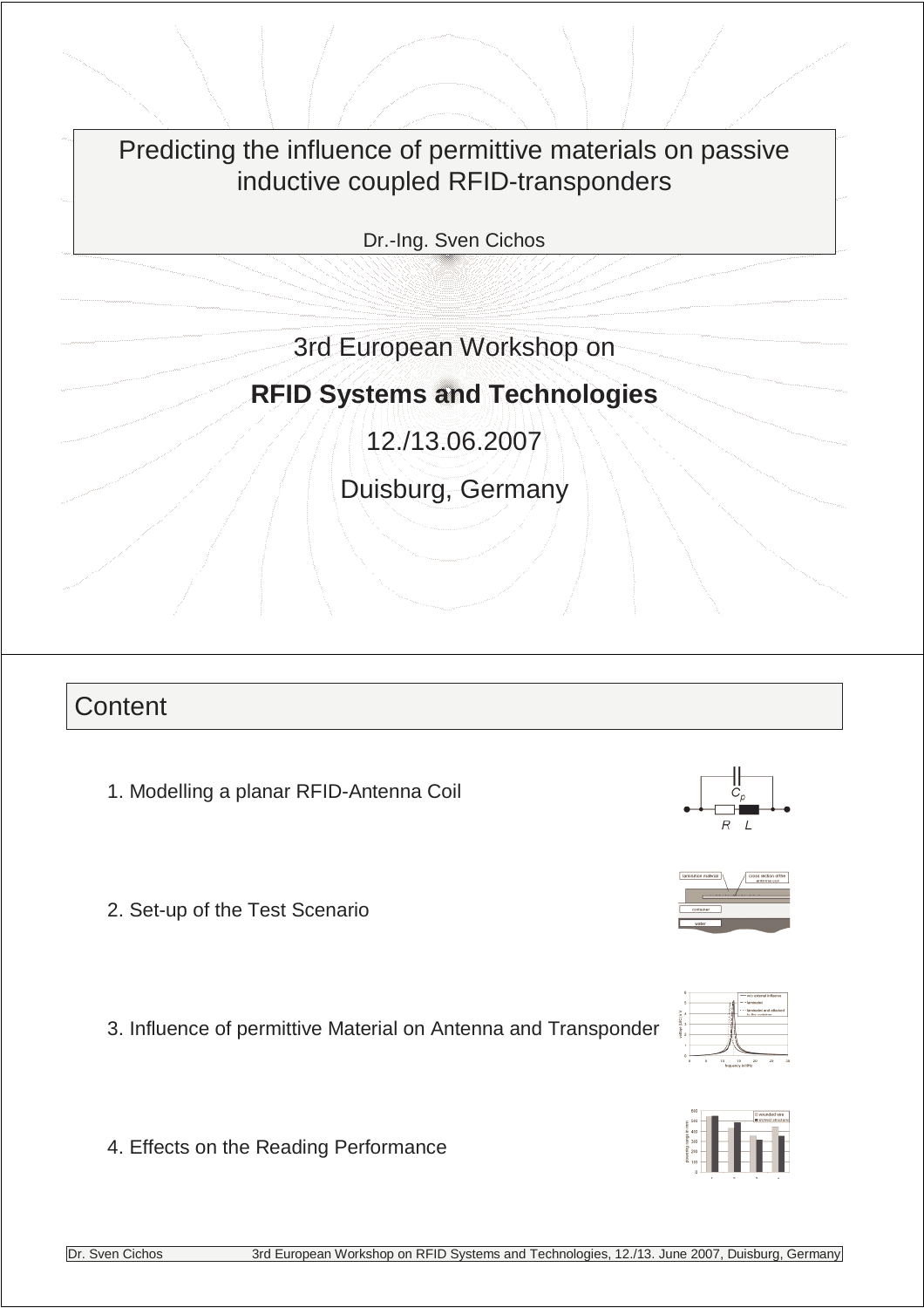# 1. Modelling a planar RFID-Antenna Coil





manufacturer: PAV Card

Dr. Sven Cichos 3rd European Workshop on RFID Systems and Technologies, 12./13. June 2007, Duisburg, Germany

# 1. Modelling a planar RFID-Antenna Coil

• impedance of the antenna coil (measured)



• derived compact model





- condition: quasi stationary state
	- size of the antenna coil is small in comparison to the wavelength
	- example:  $x_{coil} = 0.1$  m vs.  $\lambda = 22.1$  m ( $f = 13.56$  MHz)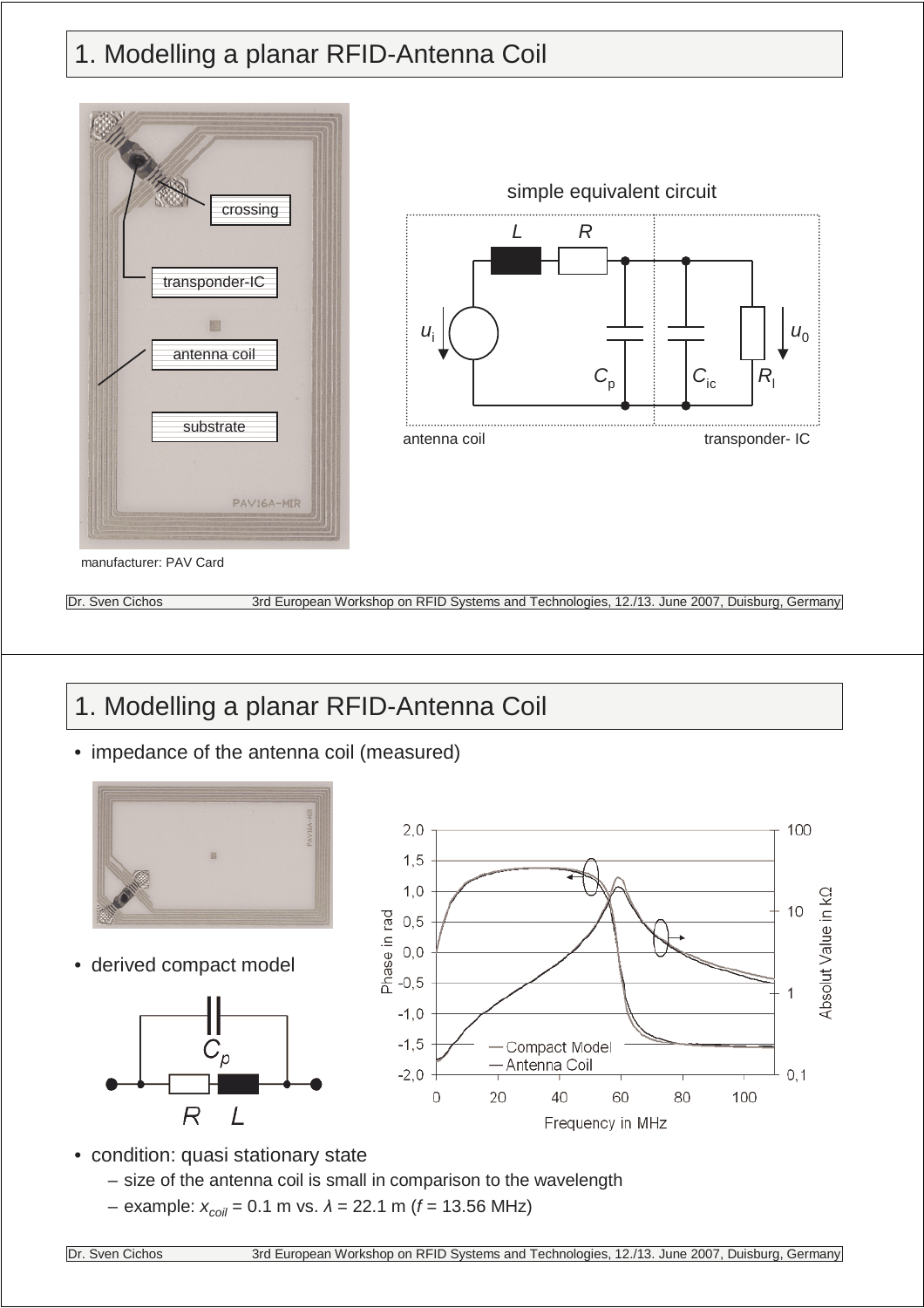## 1. Modelling a planar RFID-Antenna Coil

• capacitance calculation of the cross-section (2D) by FEM-simulation



- calculation of the inductance by the method of partial inductances
	- development of the idea by A. Rühli in the 1970th
	- solving piecewise the integral:

$$
L_{12} = \frac{\mu}{4\pi \cdot A_{L1} \cdot A_{L2}} \oint_{C_{L1}} \oint_{A_{L1}} \oint_{C_{L2}} \int_{A_{L2}} \frac{1}{r} dA_{L2} \cdot d\mathbf{s}_{L2} \cdot dA_{L1} \cdot d\mathbf{s}_{L1}
$$

• resistance

$$
R_{DC} = \rho \frac{l}{A}
$$

– if necessary skin- and proximity-effect can be considered ( $\delta_{\text{Cu,skin}}$ = 18 µm @ 13.56 MHz)

Dr. Sven Cichos 3rd European Workshop on RFID Systems and Technologies, 12./13. June 2007, Duisburg, Germany

## 1. Modelling a planar RFID-Antenna Coil

• model with one node per turn for calculation of all parameters:



| Ν | Inductances                          |
|---|--------------------------------------|
| Ν | <b>Ohmic Resistors</b>               |
|   | $(N^2-M)/2$ Coupling Factors         |
|   | (N <sup>2</sup> +N)/2-1 Capacitances |

- extraction of the parameter of the RLC-compact-model:
	- inductance and resistance

$$
L = \sum_{\forall i=j} L_{ij} + \sum_{\forall i \neq j} M_{ij} \qquad R = \sum_{\forall i=j} R_{ij}
$$

- extraction of the 1st resonant frequency from the PSpice-simulation of the network
- calculation of the parasitic capacitance  $C_p$  by

$$
C_p = \frac{1}{(2\pi f_{res})^2 L + \frac{R^2}{L}}
$$

- method is verified by hundreds of simulations and measurements
- model generation and parameter extraction is implemented in a software tool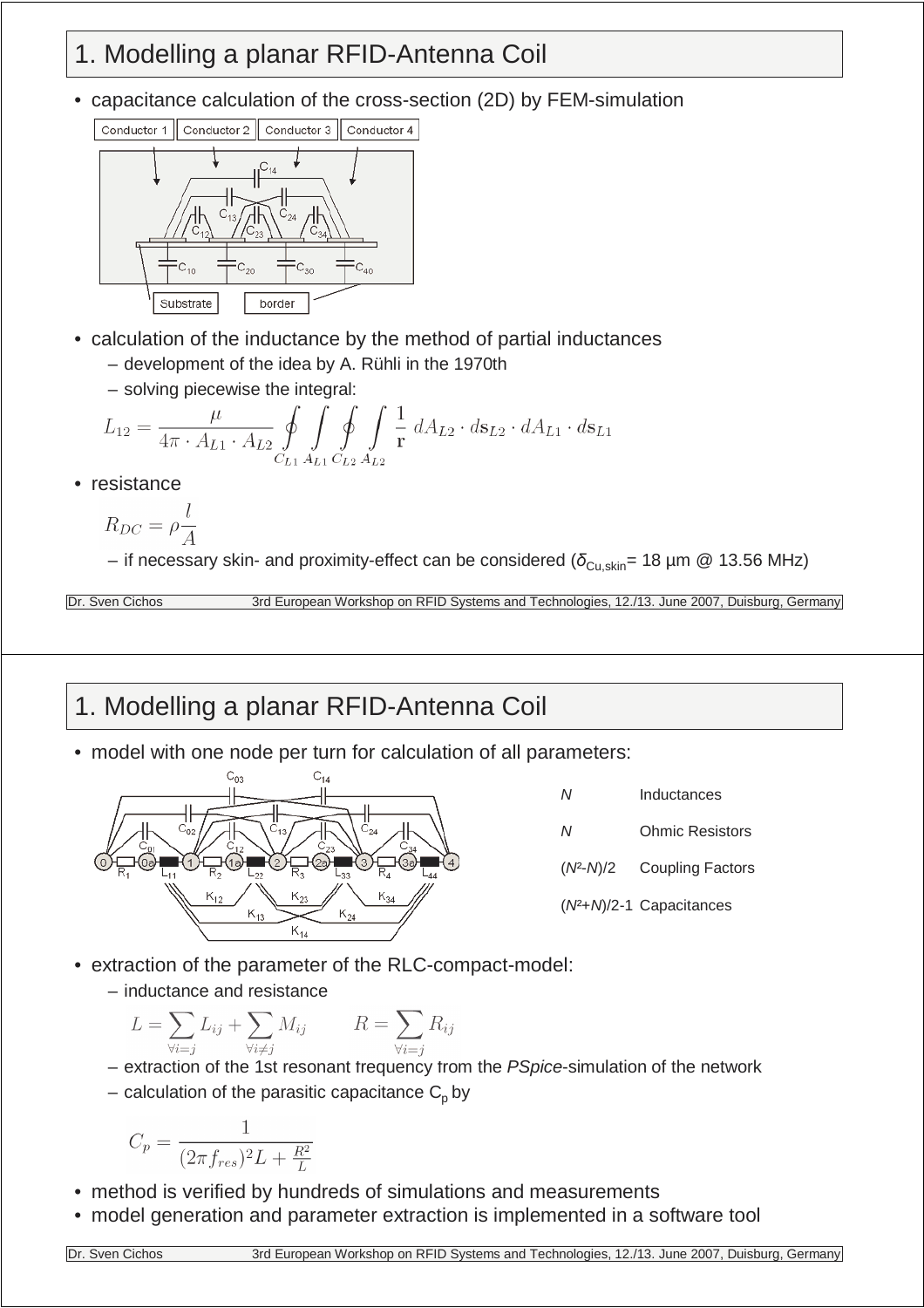## 2. Set-up of the Test Scenario

• two different technologies are considered to examine the permittive environment:



wounded wire<sup>\*</sup>  $(N = 6, A_{cond} = 90 \times 90 \text{ }\mu\text{m}^2, s = 300 \text{ }\mu\text{m})$ 

- parameter for both antenna coils:
	- conducting material: aluminium
	- substrate: PVC, 200 µm thick
	- $-$  coil area:  $A = 48 \times 79$  mm<sup>2</sup>
	- $-$  inductance:  $L = 7.1$  uH
	- $-$  resistance:  $R = 4.8$  Ω

\*) approximated by a square shaped cross section

Dr. Sven Cichos 3rd European Workshop on RFID Systems and Technologies, 12./13. June 2007, Duisburg, Germany

etched structure  $(N = 7, A_{cond.} = 500 \times 18 \text{ µm}^2, s = 300 \text{ µm})$ 

## 2. Set-up of the Test Scenario

- environmental conditions:
	- 1.coil mounted on the PVC substrate, air in the surrounding
	- 2.lamination in PVC (overall thickness 0.76 mm)
	- 3.mounting on a water filled container (PVC, thickness of the wall 1 mm)
- material stack:

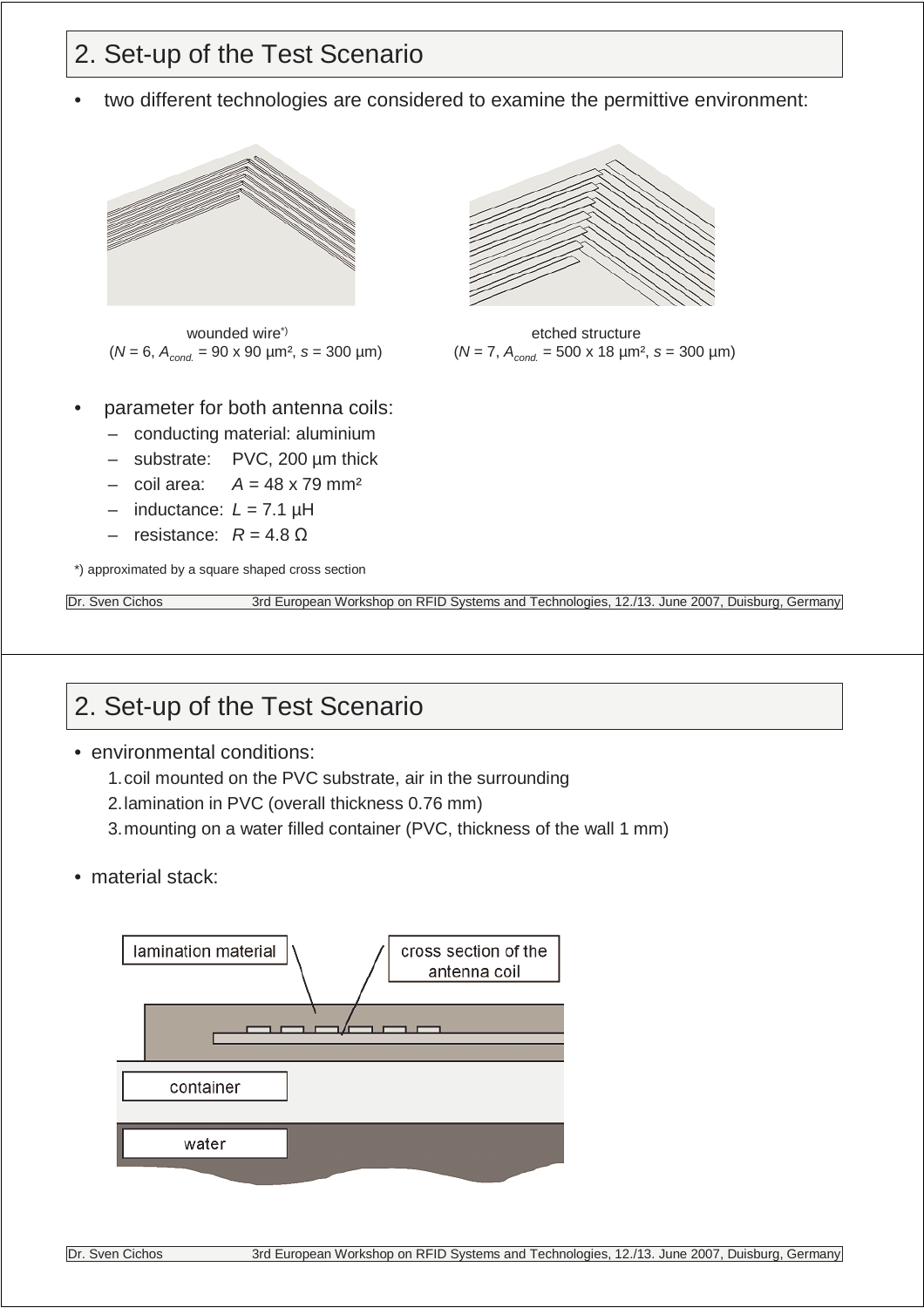# 3. Influence of permittive Material on Antenna and Transponder

- inductance and resistance are not affected by the permittive material
- parasitic capacitance:
	- 1. antenna mounted on the substrate: capacitance approx. 2 pF
	- 2. antenna laminated: capacitance rises 67 % (wounded wire) and 44 % (etched structure)
	- 3. laminated antenna mounted on the water container: capacitance is up to nearly three times higher (etched structure)





Dr. Sven Cichos 3rd European Workshop on RFID Systems and Technologies, 12./13. June 2007, Duisburg, Germany

### 3. Influence of permittive Material on Antenna and Transponder

- Question: What are the consequences?
- Answer: Detuned resonant circuit and in the result a reduced reading range
- needed resonance capacitance  $(L = 7.1 \mu H)$ :  $C_{total} = C_{IC} + C_p = 19.4 \mu H$  $-\Delta C_{p,max} = 3.7$  pF (due to permittive environment)
- example: voltage at the transponder-IC for a fixed field strength (etched antenna)

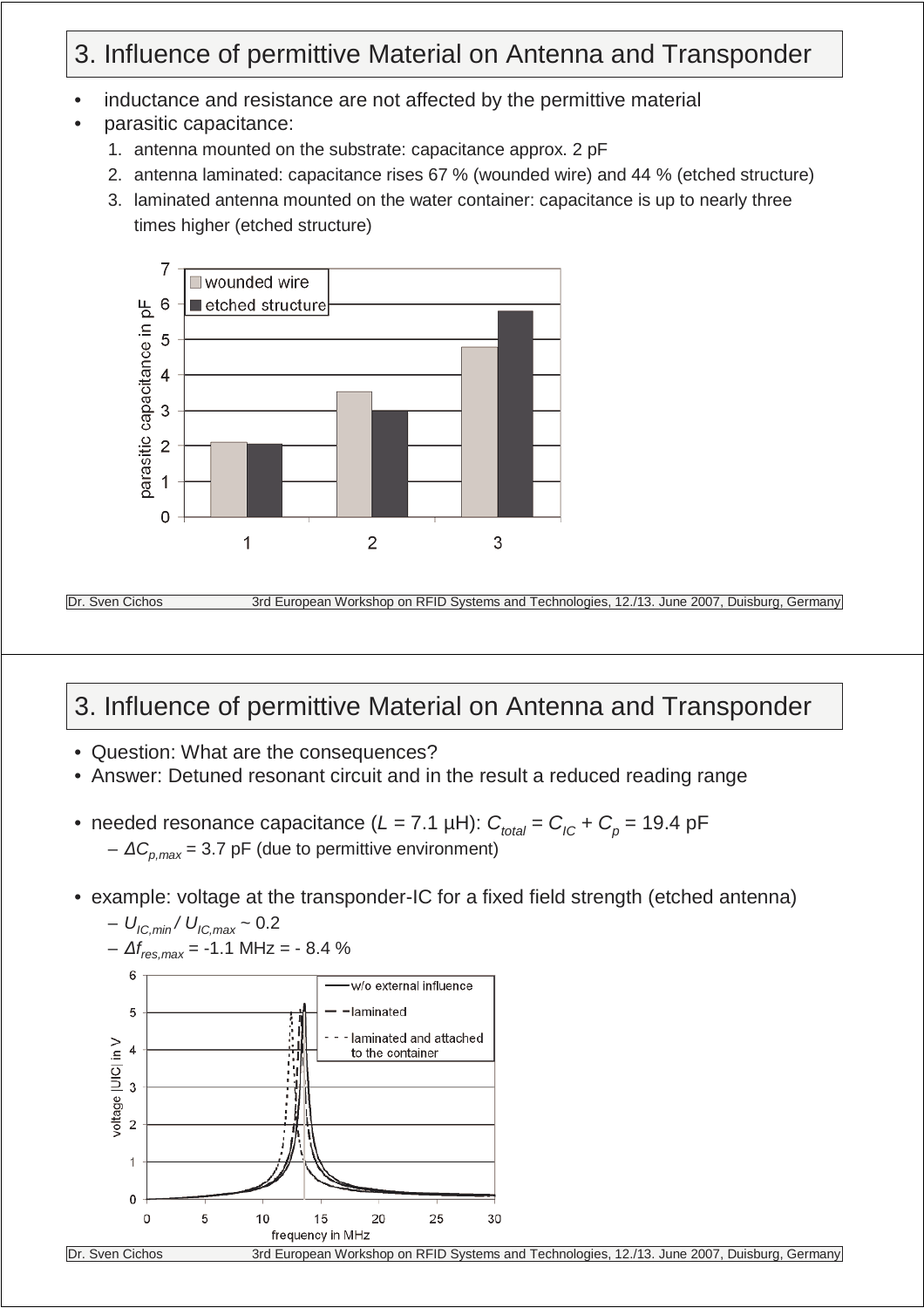### 4. Effects on the Reading Performance

• approach: calculation of the reading range via the coupling inductance  $M$ :



• calculation of  $U_{\text{IC}}$  (minimum operating voltage of the transponder-IC)

$$
U_{IC} = \frac{\omega M \cdot I_1}{\sqrt{\left(\frac{\omega L_2}{R_L} + \omega RC\right)^2 + \left(1 - \omega^2 L_2 C + \frac{R}{R_L}\right)^2}}
$$

- coupling inductance  $M$  is depending from the distance between the antennas
- assumptions for the following calculations:
	- reading antenna:  $A = 200 \times 200$  mm<sup>2</sup>,  $I = 1$  A
	- transponder-IC:  $R_l$  = 20 kΩ,  $U_{lC,min}$  = 2 V
	- $-$  transponder resonant frequency:  $f_{res}$  = 13.56 MHz (for comparable results)
	- because no specific reading device is given, the powering range is calculated

Dr. Sven Cichos 3rd European Workshop on RFID Systems and Technologies, 12./13. June 2007, Duisburg, Germany

# 4. Effects on the Reading Performance

- results:
	- 1. antenna mounted on the substrate: nearly 550 mm powering range for both technologies
	- 2. antenna laminated: max. reduction of 21 % (wounded wire)
	- 3. laminated antenna mounted on the water container: max. reduction of 43 % (etched structure)
	- 4. laminated antenna mounted on the water container (tuned to 13.56 MHz after lamination): -19 % (wounded wire) vs. -37 % (etched structure)